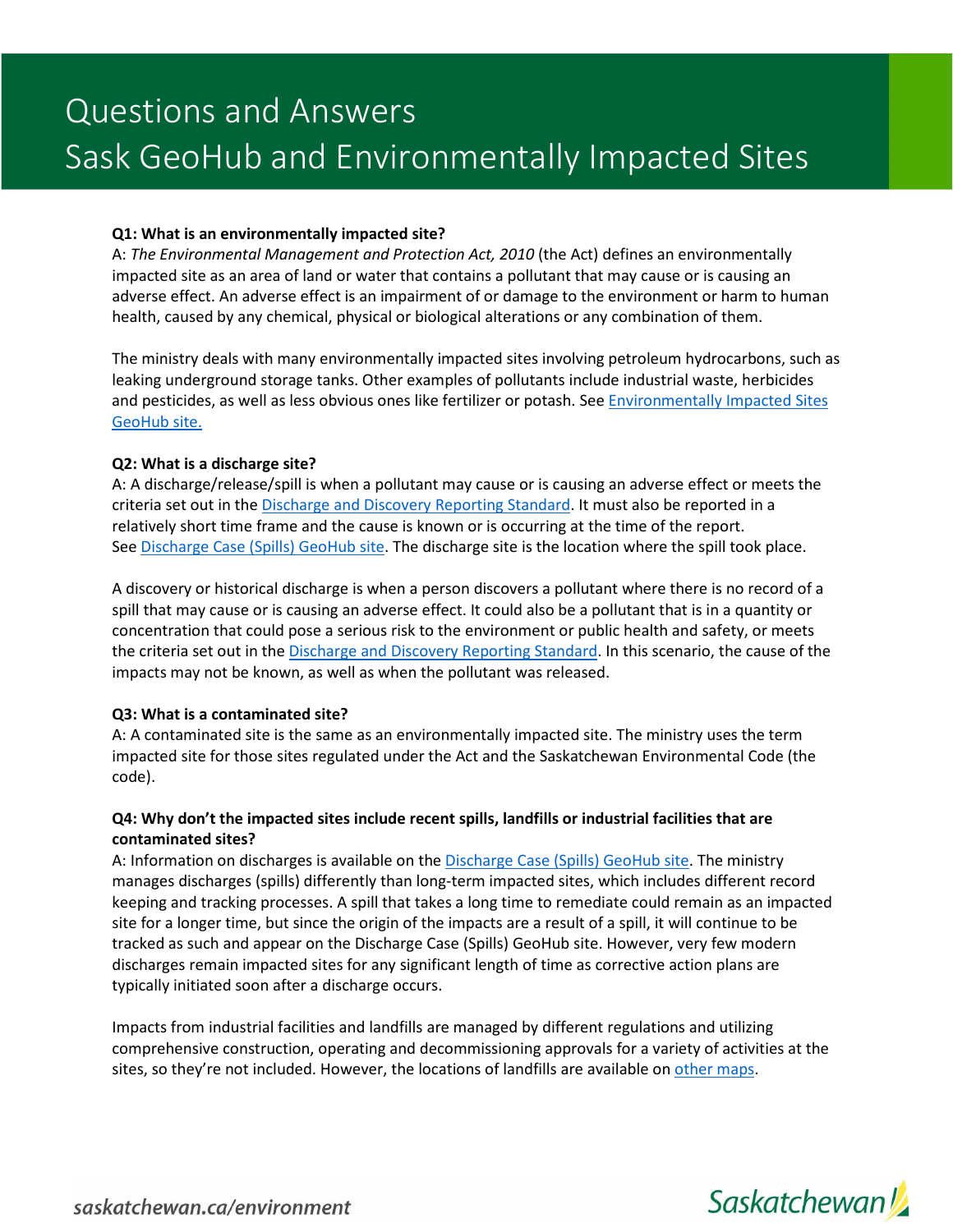Discharge events at operating landfills and industrial facilities are reported and recorded similarly to all other discharges and will continue to be recorded in the ministry's [Discharge Case \(Spills\) GeoHub site.](https://environment-saskatchewan.hub.arcgis.com/datasets/52fbf23dcd4746328452844a7db2b828/about)

As long as there are regulatory mechanisms for operating facilities and activities, such as other legislative requirements, approvals or permits, the impacts will be reported and tracked outside of the impacted sites GeoHub layer, as the management of these impacts will be ongoing and be part of the operation, decommissioning and reclamation of that facility.

### **Q5: If a site has multiple pollutants, how does this appear on the map?**

A: They appear as multiple records at the same location with the same case ID number.

## **Q6. GeoHub shows a total number of records – is this the total number of impacted sites in Saskatchewan?**

A: No. The number of records shown on GeoHub is a count of each confirmed pollutant at each impacted site. For example, a site may be impacted by four different types of pollutants. Each pollutant will be counted as a separate record; therefore, the impacted site will have four records but it's still just one impacted site.

## **Q7: Does the Case ID number correlate with the date the impacts were reported?**

A: No, the number is the date the impacts were entered into the system. It is not the date the site became impacted, nor the date when it was reported.

## **Q8: Does an impacted site get removed from the map once it's cleaned up?**

A: No, but its status would change to Notice of Site Condition. The site will also receive a Notice of Site Condition (NoSC) certificate that indicates the environmental status of the site, and that the site has been cleaned up and any remaining risk will be managed. There may be conditions on the certificate that ensure any risks from the remaining impacts are managed into the future. A NoSC certificate may no longer be valid when activities, conditions or controls on the site change, resulting in a different environmental status from when the site assessment and/or corrective actions took place.

### **Q9: Terms and definitions**

**Object ID:** An internal GeoHub record ID number. This number can be ignored. **Case ID**: The Case ID is the ministry's file number – a unique identifier. It is NOT the date the site became impacted.

**Status** – The stages of management for an environmentally impacted site.

- **Notification:** The ministry has received notification that pollutants have been discovered at the site. The concentration of this pollutant exceeds the threshold outlined in the Saskatchewan Environmental Code and must be reported. The pollutants may cause an adverse effect to the environment or human health. The ministry has been made aware of this and has determined that the site is an environmentally impacted site.
- **Assessment:** The site is currently undergoing, or has recently completed, analysis to determine the cause, nature or extent of potential or existing adverse effect (e.g. a Phase 2 Environmental Site Assessment).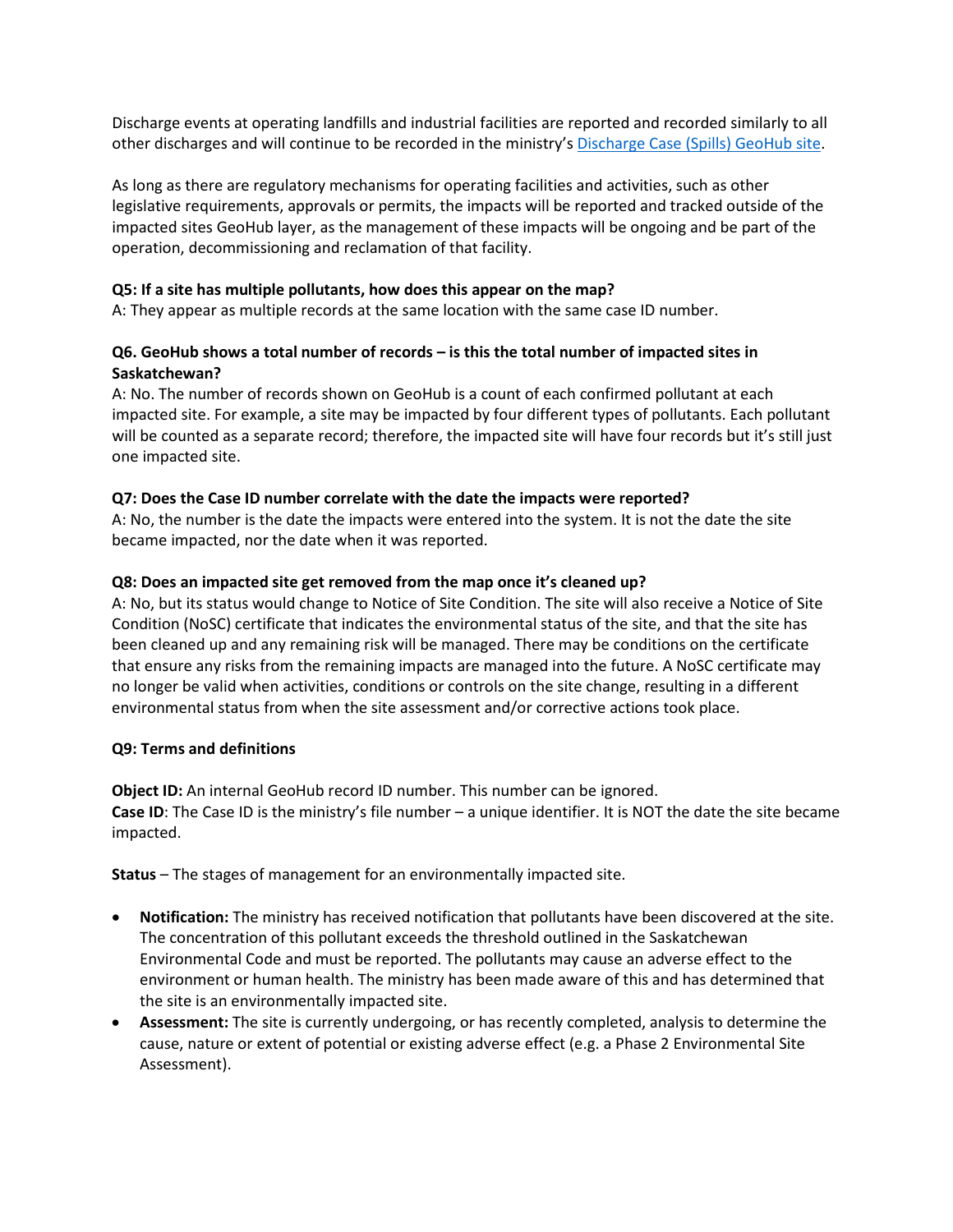- **Corrective Action Plan:** The site is currently undergoing, or has recently completed, activity that aims to prevent, minimize, mitigate, remedy or reclaim adverse effects (e.g. removal of impacts by excavation).
- **Closure:** This is a historical status term for environmentally impacted sites that is no longer used. The Notice of Site Condition status replaces the former status of Closure. It indicates that corrective actions have been completed at the site, endpoints have been achieved and an updated environmental status of the site has been provided to the ministry. However, no application has been made for a NoSC certificate.
- **Notice of Site Condition:** The ministry is satisfied that an acceptable risk level exists for the area of the site addressed in the corrective action plan.

**Confirmed substance:** The substances of concern at the site. Examples that may cause an adverse effect are petroleum hydrocarbons, toxic metals, air pollutants, acids and solvents.

**Q10: What substances are considered petroleum hydrocarbons? How are they displayed on the map?**  A: Petroleum hydrocarbons are the most common pollutants discovered and consist of many different elements and chemicals. Often a site is impacted by multiple chemicals or pollutants that can be generalized as petroleum hydrocarbons. The individual pollutants that are causing the impacted site are known but may be identified by the ministry as petroleum hydrocarbons. For example, an old retail gas station that had leaking underground storage tanks may have leaked gasoline and diesel, resulting in impacts generalized as petroleum hydrocarbons.

Petroleum hydrocarbons, may include, but are not limited to:

- Petroleum hydrocarbon-impacted soil
- Gasoline, motor spirit or petrol
- Diesel fuel, fuel oil, gas oil or heating oil
- Benzene
- Toluene
- Ethylbenzene
- Xylenes

# **Q11: There are thousands of sites on the map. Should we be concerned? / What is the Government doing about all these impacted sites? / When will all these sites be cleaned up?**

A: The sites indicated on the map are a result of years of activity and are a demonstration of the work being completed to address the requirements of managing an environmentally impacted site in Saskatchewan. As more and more environmentally impacted sites are identified or discovered, the number of sites on the map will increase. It does not mean that the risk of these sites has changed, but it is an indication of how the responsible parties and the ministry continue to manage these sites. The ministry is working with the persons responsible and all affected persons to manage these sites through the process of assessment, corrective actions and issuing of NoSC Certificates. The process can be fast for some sites but may take many years for others.

The ministry will continue to regulate environmentally impacted sites to ensure that responsible parties are addressing high-risk sites and managing their sites according to the Act and the code, while protecting the environment and the public.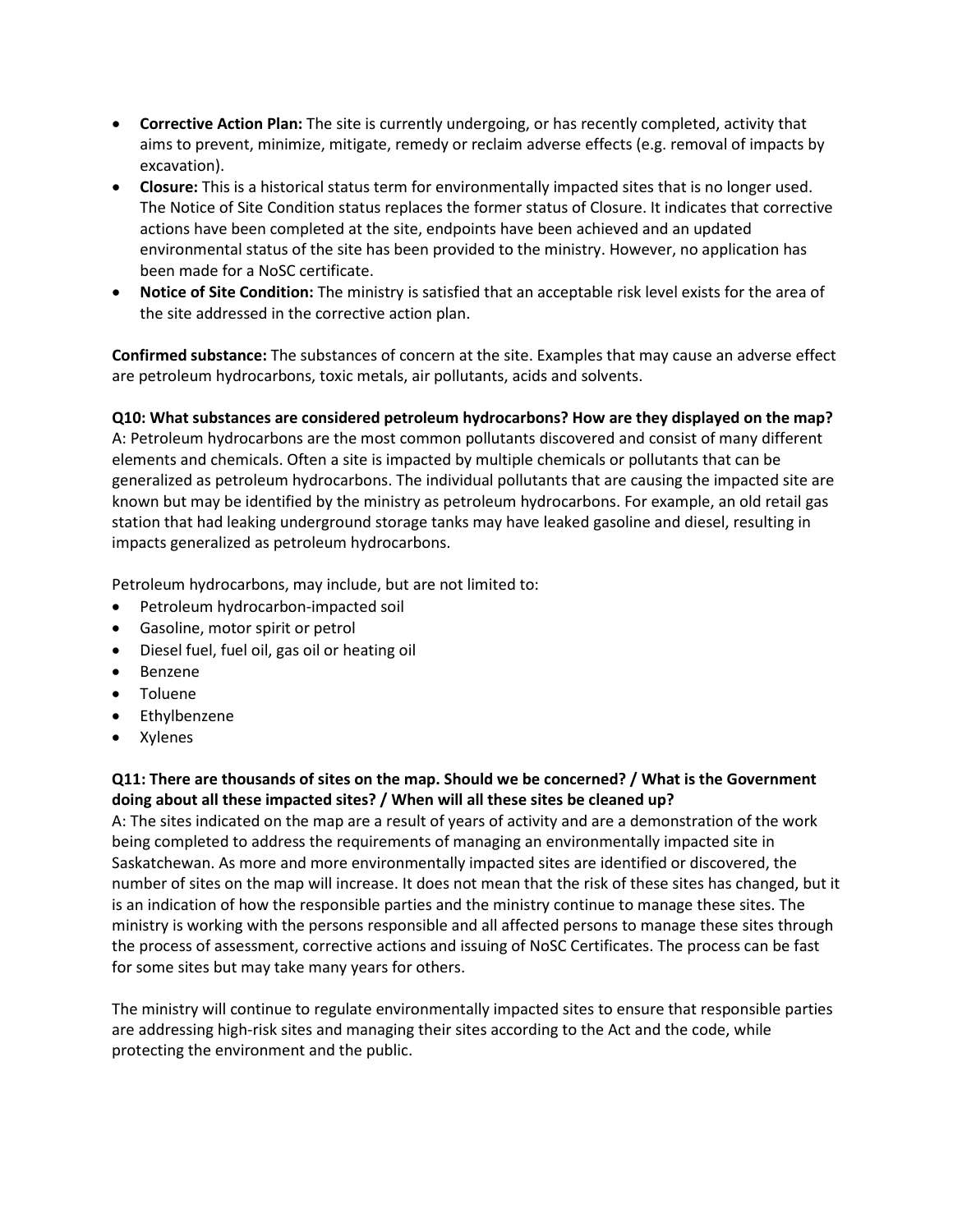The map includes sites that have been cleaned up, as well as sites that haven't been cleaned up yet. If sites do not pose a high risk, the ministry allows responsible parties to manage sites on their own timeline.

#### **Q12: Why were these impacted sites made public now?**

A: The ministry has several data sources with information about impacted sites, which were provided on request. Modernization of the data systems allows for these records to be made available online, so that the public can more easily access this information.

The launch of the GeoHub site fulfills a commitment made by the Minister to have these records available in a more user-friendly manner.

#### **Q13: What information is available on GeoHub and why is just this information available?**

A: The information available on each incident includes: the discharge case identification number, discharge type, confirmed substance, status and the location on a map.

The ministry considers this the first step to making information on impacted sites more readily available to the public. There are many considerations before this can be accomplished, including how to make this information public, what information can be made available, privacy considerations and overall information integrity, security and accuracy.

#### **Q14: Who do I contact for more information on a particular site?**

A: Additional information on a specific site can be obtained by submitting an Access to Information [request](https://publications.saskatchewan.ca/api/v1/products/8837/formats/13226/download) as per *The Freedom of Information and Protection Act*. Please cite the Case ID on your Access to Information Request form.

#### **Q15: What do I do if there is an impacted site beside my property?**

A: You do not have to do anything. The reason there is an identified site on the map is because there has been information submitted to the ministry regarding the impacts, which could include notification, assessment and/or corrective action plans regarding the site.

In addition, if that site resulted in impacts to neighboring properties, there is a requirement in the code that responsible parties must notify affected landowners.

Please contact our general inquiries line at 1-800-567-4224 o[r centre.inquiry@gov.sk.ca](mailto:centre.inquiry@gov.sk.ca) for general information on spills and impacted sites.

If you would like more information on a specific site, submit a[n Access to Information request](https://publications.saskatchewan.ca/api/v1/products/8837/formats/13226/download) as per *The Freedom of Information and Protection Act*. Please cite the Case ID on your Access to Information Request form.

**Q16: What do I do if I suspect a property is an environmentally impacted site and it is not on the map?** A: If there is an active and ongoing discharge to the environment that may or is causing an adverse effect, please report the incident to the ministry using the 24-hour Environmental Emergency Spill Control line at 1-800-667-7525.